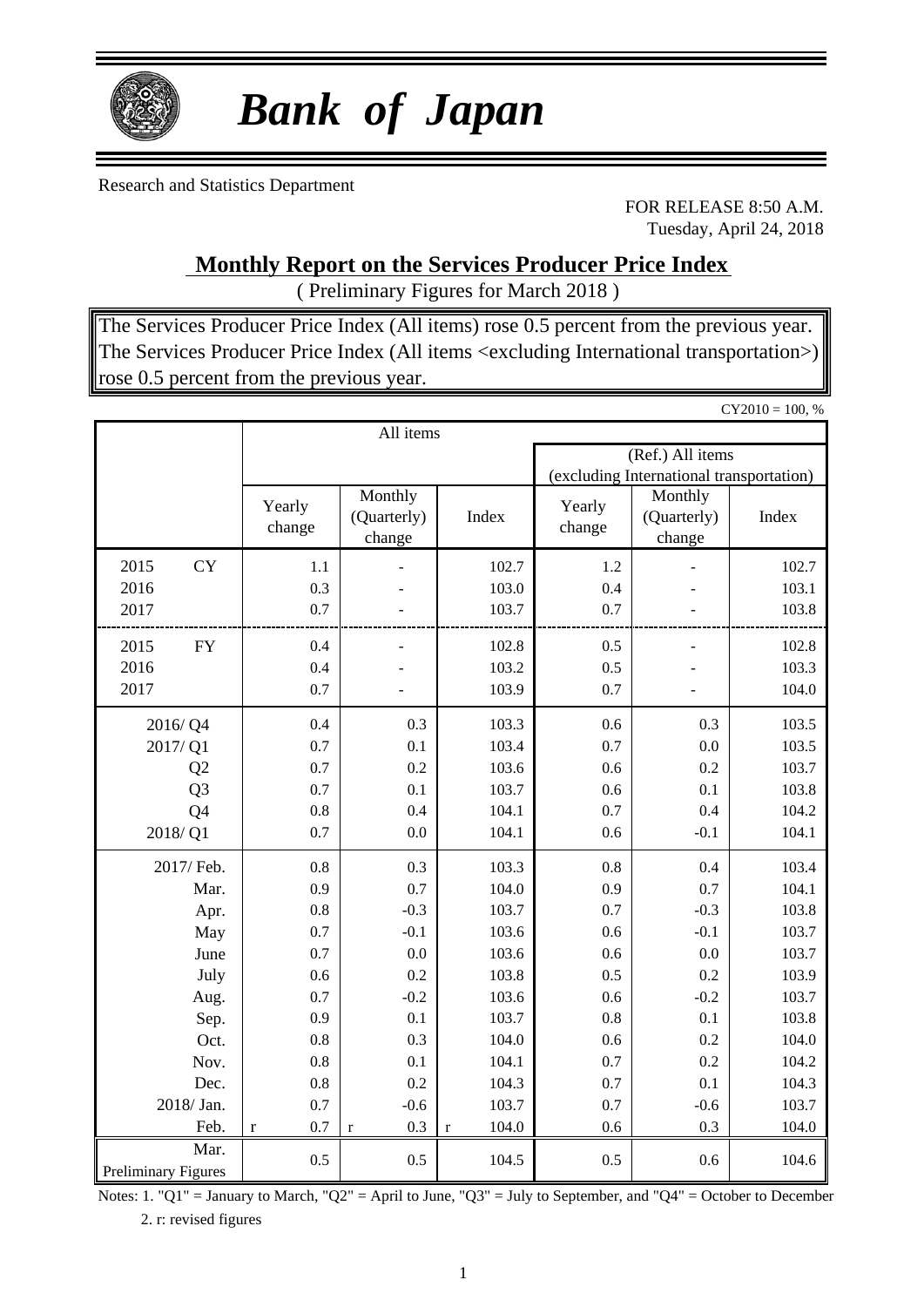(All items and the details contributing to the monthly differences of yearly changes)

|                               | Yearly change (%) |      | Monthly<br>difference of       |  |
|-------------------------------|-------------------|------|--------------------------------|--|
| Services Producer Price Index | Feb.              | Mar. | yearly changes<br>$(\%$ point) |  |
| All items                     | 0.7               | 0.5  | $-0.2$                         |  |

|       |                |                             | Major groups · Subgroups                        |        | Yearly change (%) | Monthly<br>differences of<br>contribution            | Items                                                                                       |
|-------|----------------|-----------------------------|-------------------------------------------------|--------|-------------------|------------------------------------------------------|---------------------------------------------------------------------------------------------|
|       |                |                             |                                                 | Feb.   | Mar.              | to yearly changes<br>$(% \mathcal{L}_{0})$ (% point) |                                                                                             |
|       |                |                             | Information and communications                  | 0.1    | $-0.3$            | $-0.07$                                              |                                                                                             |
|       |                |                             | down: Software development                      | 1.0    | 0.2               | $-0.07$                                              | Custom software                                                                             |
|       |                |                             | Advertising services                            | $-0.4$ | $-1.1$            | $-0.06$                                              |                                                                                             |
|       |                | down:                       | Television advertising                          | $-0.2$ | $-4.1$            | $-0.10$                                              | Television advertising (program sponsorships),<br>Television advertising (spot advertising) |
|       |                | Internet advertising        |                                                 | 1.8    | $-0.8$            | $-0.02$                                              | Internet advertising                                                                        |
|       |                |                             | Newspaper advertising                           | $-2.6$ | 4.3               | 0.06                                                 | Newspaper advertising                                                                       |
|       |                | up:<br>Magazine advertising |                                                 | $-1.6$ | 1.3               | 0.01                                                 | Magazine advertising                                                                        |
|       | Other services |                             | 0.9                                             | 0.8    | $-0.04$           |                                                      |                                                                                             |
| down: |                |                             | Hotels                                          | 2.5    | 0.3               | $-0.04$                                              | <b>Hotels</b>                                                                               |
|       |                | down:                       | Security services                               | 3.6    | 2.6               | $-0.02$                                              | Security services (except Alarm monitoring<br>services)                                     |
|       |                | up:                         | Civil engineering and architectural<br>services | 1.4    | 2.1               | 0.02                                                 | Architectural design services                                                               |
|       |                |                             | Leasing and rental                              | 0.0    | $-0.5$            | $-0.03$                                              |                                                                                             |
|       |                |                             | down: Leasing                                   | $-0.3$ | $-0.9$            | $-0.03$                                              | Industrial machinery leasing, Transportation<br>equipment leasing, Office equipment leasing |
|       |                |                             | Real estate services                            | 1.3    | 1.0               | $-0.02$                                              |                                                                                             |
|       |                | down:                       | Office space rental                             | 1.7    | 1.4               | $-0.01$                                              | Office space rental (Tokyo area)                                                            |
|       |                |                             | Other space rental                              | 0.7    | 0.3               | $-0.01$                                              | Warehouse space rental                                                                      |
|       |                |                             | Transportation and postal activities            | 1.3    | 1.5               | 0.04                                                 |                                                                                             |
|       |                |                             | Road freight transportation                     | 1.7    | 2.4               | 0.05                                                 | Freight by special truck, Door-to-door parcel<br>delivery                                   |
| up:   |                | up:                         | Domestic air passenger<br>transportation        | 1.5    | 2.2               | 0.01                                                 | Domestic air passenger transportation                                                       |
|       |                |                             | International air freight<br>transportation     | 7.2    | 13.1              | 0.01                                                 | International air freight transportation*                                                   |
|       |                |                             | down: Ocean freight transportation              | 1.2    | $-0.4$            | $-0.01$                                              | Ocean tramp steamers*                                                                       |

Notes: 1."Monthly differences of yearly changes" is obtained by subtracting yearly changes of last month from those of this month.

2. \* : "International transportation"

See the Notes 1. on page 4.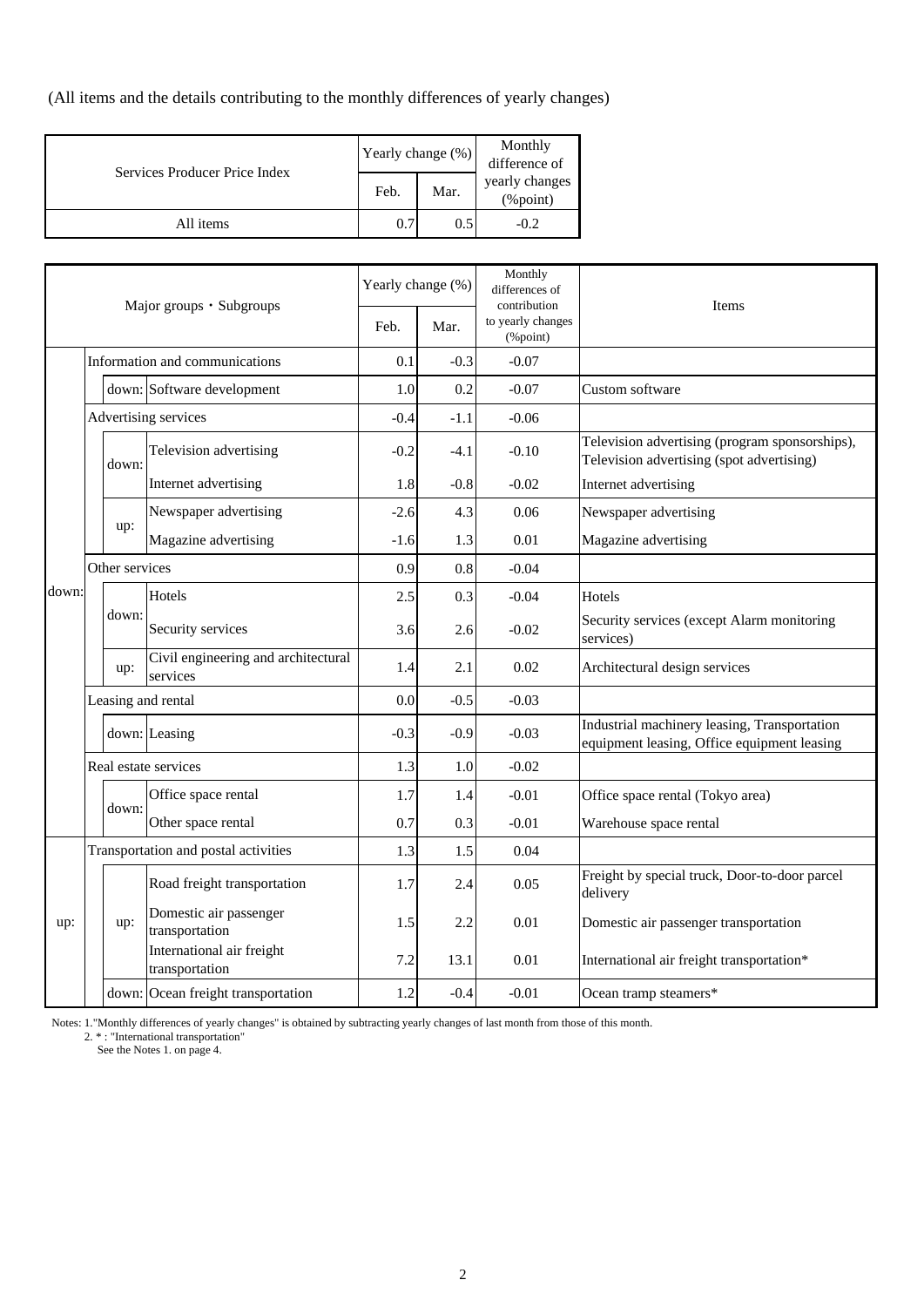# ( Preliminary Figures for March 2018 ) Services Producer Price Index

( Indexes of Major Groups and Subgroups ) CY2010 = 100, %

|                                                     |            |                | Previous                      |                  | Previous                     |               |              | Previous         |
|-----------------------------------------------------|------------|----------------|-------------------------------|------------------|------------------------------|---------------|--------------|------------------|
|                                                     | Weight     | Index          | month                         | Yearly<br>change | month                        | Monthly       |              | month            |
|                                                     |            |                |                               |                  |                              | change        |              |                  |
| All items                                           | 1,000.0    | 104.5          | r 104.0                       | 0.5              | 0.7<br>$\mathbf r$           | 0.5           | $\mathbf{r}$ | 0.3              |
| Finance and insurance                               | 44.3       | 104.5          | $r$ 104.5                     | $-0.5$           | $-0.4$<br>$\mathbf{r}$       | 0.0           | $\mathbf{r}$ | $-0.1$           |
| Financial services                                  | 33.0       | 103.9          | 104.0                         | $-0.2$           | $-0.1$                       | $-0.1$        |              | 0.0              |
| Property and casualty insurance services            | 11.3       | 106.2          | 106.1                         | $-1.2$           | $-1.2$                       | 0.1           |              | $-0.1$           |
| Real estate services                                | 72.1       | 99.7           | 99.4<br>$\mathbf{r}$          | 1.0              | 1.3<br>$\mathbf r$           | 0.3           | $\mathbf{r}$ | $-0.3$           |
| Office space rental                                 | 43.8       | 96.9           | 97.0                          | 1.4              | 1.7                          | $-0.1$        |              | $\overline{0.2}$ |
| Other space rental                                  | 28.3       | 104.0          | r 103.0                       | 0.3              | 0.7<br>$\mathbf r$           | 1.0           | $\mathbf{r}$ | $-1.3$           |
| Transportation and postal activities                | 186.7      | 106.3          | $r$ 105.6                     | 1.5              | 1.3<br>$\mathbf{r}$          | 0.7           | $\mathbf{r}$ | $-0.2$           |
| Railroad passenger transportation                   | 19.9       | 103.1          | 102.4                         | 0.0              | 0.0                          | 0.7           |              | $-0.7$           |
| Road passenger transportation                       | 10.6       | 108.1          | 107.6                         | 0.4              | 0.7                          | 0.5           |              | $0.0\,$          |
| Water passenger transportation                      | 0.4        | 99.3           | 99.0                          | 0.6              | 0.7                          | 0.3           |              | 0.0              |
| International air passenger transportation          | 1.8        | 100.4          | 100.8                         | 3.9              | 4.2                          | $-0.4$        |              | 1.7              |
| Domestic air passenger transportation               | 5.9        | 114.1          | 103.4                         | 2.2              | 1.5                          | 10.3          |              | $-2.1$           |
| Railroad freight transportation                     | 0.9        | 104.0          | 102.4                         | 0.0              | $-0.4$                       | 1.6           |              | $-1.4$           |
| Road freight transportation                         | 76.2       | 108.8          | r 108.0                       | 2.4              | 1.7<br>$\mathbf r$           | 0.7           | $\mathbf r$  | 0.1              |
| Ocean freight transportation                        | 6.7        | 94.2           | 95.6                          | $-0.4$           | 1.2                          | $-1.5$        |              | $-1.7$           |
| Coastal and inland water freight transportation     | 5.3        | 104.7          | 104.7                         | 2.4              | 2.3                          | 0.0           |              | 0.2              |
| Marine cargo handling                               | 8.6        | 98.2           | 98.2                          | 0.0              | 0.0                          | 0.0           |              | $0.0\,$          |
| International air freight transportation            | 1.0        | 105.1          | 100.9                         | 13.1             | 7.2                          | 4.2           |              | $-3.8$           |
| Domestic air freight transportation                 | 0.5        | 102.3          | 103.4                         | $-0.1$           | $-0.6$                       | $-1.1$        |              | $-1.1$           |
| Warehousing and storage                             | 15.0       | 101.3          | 101.3                         | 0.1              | 0.4                          | 0.0           |              | $0.0\,$          |
| Packing for freight                                 | 8.0        | 100.5          | 100.5                         | 0.0              | 0.0                          | 0.0           |              | $0.0\,$          |
| Toll roads                                          | 10.3       | 115.1          | 115.1                         | $-0.1$           | $-0.1$                       | 0.0           |              | 0.0              |
| Services relating to water transport                | 0.3        | 98.7           | 98.7                          | 0.4              | 0.4                          | 0.0           |              | $0.0\,$          |
| Airport & air traffic control and services relating |            |                |                               |                  |                              |               |              |                  |
|                                                     | 4.5        | 102.7          | 102.7                         | $-0.1$           | $-0.1$                       | 0.0           |              | 0.0              |
| to air transport<br>Postal activities               | 10.8       |                | 110.0                         | 5.9              | 5.9                          | 0.0           |              |                  |
| Information and communications                      | 237.8      | 110.0<br>100.1 | 100.2                         | $-0.3$           | 0.1                          | $-0.1$        |              | $0.0\,$          |
| Fixed telecommunications services                   | 33.3       | 101.7          | 101.7                         | 0.0              | 0.0                          | 0.0           |              | 0.1<br>0.0       |
| Mobile telecommunications services                  | 17.9       |                |                               | $-1.2$           | $-1.2$                       |               |              |                  |
|                                                     |            | 82.9           | 82.9                          |                  |                              | 0.0           |              | 0.0              |
| Access charges<br><b>Broadcasting services</b>      | 6.0<br>3.3 | 72.5<br>100.0  | 72.5<br>$\mathbf{r}$<br>100.0 | $-0.5$<br>0.0    | $-0.5$<br>$\mathbf r$<br>0.0 | 0.0<br>0.0    | $\mathbf{r}$ | $-2.2$<br>0.0    |
|                                                     |            | 105.0          | $r$ 105.2                     |                  |                              |               |              |                  |
| Software development                                | 79.8       |                |                               | 0.2 r            | 1.0                          | $-0.2 \mid r$ |              | 0.5              |
| Other information services                          | 70.5       | 99.7           | 99.7                          | 0.0              | 0.0                          | $0.0\,$       |              | 0.0              |
| Internet based services                             | 9.2        | 96.0           | 95.5<br>$\mathbf r$           | $-6.2$           | $-5.5$<br>$\mathbf r$        | 0.5           | $\mathbf r$  | $-0.1$           |
| Newspapers                                          | 4.9        | 104.3          | 104.3                         | 0.6              | 0.6                          | 0.0           |              | 0.0              |
| Publishing                                          | 12.9       | 106.7          | 106.7                         | 0.3              | 0.3                          | 0.0           |              | $0.0\,$          |
| Leasing and rental                                  | 60.7       | 94.6           | 95.0                          | $-0.5$           | 0.0                          | $-0.4$        |              | 0.2              |
| Leasing                                             | 48.7       | 90.9           | 91.2<br>$r_{\parallel}$       | $-0.9$           | $-0.3$<br>$\mathbf r$        | $-0.3 r$      |              | 0.2              |
| Rental                                              | 12.0       | 110.0          | 110.2                         | 0.9              | 0.9                          | $-0.2$        |              | 0.1              |
| Advertising services                                | 63.4       | 113.1          | 106.5                         | $-1.1$           | $-0.4$                       | 6.2           |              | 1.5              |
| Television advertising                              | 20.2       | 127.3          | 113.4                         | $-4.1$           | $-0.2$                       | 12.3          |              | 5.5              |
| Newspaper advertising                               | 8.7        | 108.9          | 98.2                          | 4.3              | $-2.6$                       | 10.9          |              | $-3.3$           |
| Magazine advertising                                | 3.9        | 93.0           | 86.3<br>$r_{\parallel}$       | 1.3              | $-1.6$<br>$\mathbf{r}$       | 7.8           | $\mathbf{r}$ | $-1.6$           |
| Leaflet advertising                                 | 7.2        | 103.0          | 103.0                         | $-0.1$           | $-0.1$                       | 0.0           |              | $-0.1$           |
| Internet advertising                                | 6.8        | 116.9          | 117.8                         | $-0.8$           | 1.8                          | $-0.8$        |              | 2.1              |
| Other advertising services                          | 16.6       | 105.4          | $r$ 104.2                     | $-0.6$           | $-0.3$<br>$\mathbf r$        | 1.2           | $\mathbf{r}$ | 0.2              |

Note: r: revised figures (Continued on the following page)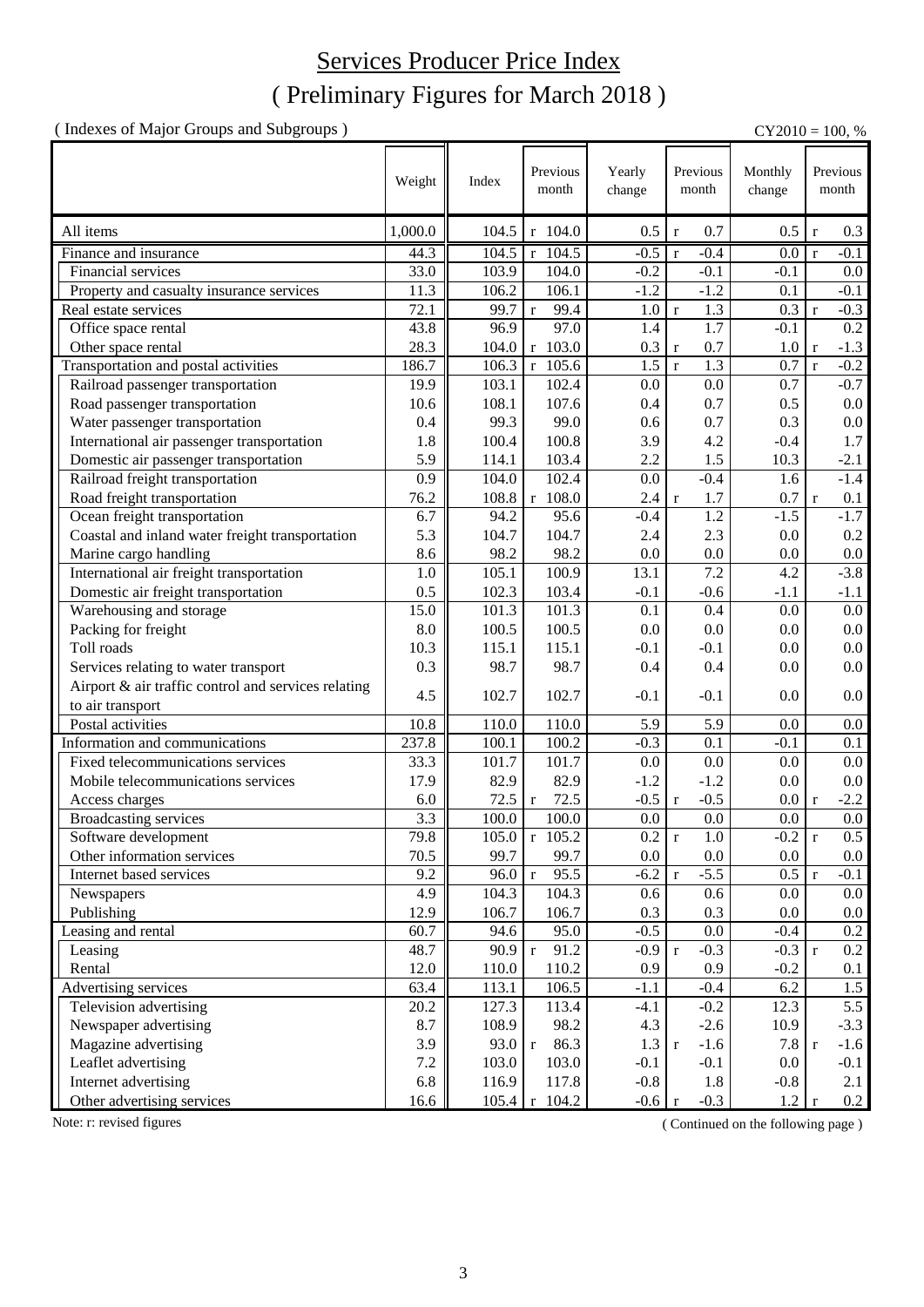#### ( Indexes of Major Groups and Subgroups ) CY2010 = 100, %

|                                                         | Weight | Index | Previous<br>month | Yearly<br>change | Previous<br>month   | Monthly<br>change | Previous<br>month                |
|---------------------------------------------------------|--------|-------|-------------------|------------------|---------------------|-------------------|----------------------------------|
| Other services                                          | 335.0  | 107.8 | r 107.8           | 0.8              | 0.9<br>$\mathbf{r}$ | $0.0\,$           | 0.6 <sub>1</sub><br>$\mathbf{r}$ |
| Sewage disposal                                         | 7.4    | 104.2 | 104.2             | 0.0              | 0.0                 | 0.0               | 0.0 <sub>1</sub>                 |
| Waste disposal                                          | 18.4   | 114.9 | 114.9             | 0.4              | 0.4                 | 0.0               | $0.0\,$                          |
| Motor vehicle repair and maintenance                    | 25.5   | 104.7 | 104.7             | 0.1              | 0.1                 | 0.0               | $0.0\,$                          |
| Machinery repair and maintenance                        | 38.3   | 104.3 | 104.3             | 0.1              | 0.1                 | 0.0               | $0.0\,$                          |
| Legal and accounting services                           | 43.7   | 101.3 | $r$ 101.3         | 0.2              | 0.2<br>$\mathbf{r}$ | $0.0\,$           | 0.1<br>$\mathbf{r}$              |
| Other professional services                             | 3.0    | 103.4 | 103.3             | 0.1              | 0.1                 | 0.1               | $0.0\,$                          |
| Civil engineering and architectural services            | 27.6   | 127.0 | $r$ 124.8         | 2.1              | 1.4<br>$\mathbf{r}$ | 1.8               | $-0.9$<br>$\mathbf{r}$           |
| Plant engineering                                       | 19.2   | 107.7 | 107.7             | 1.5              | 1.5                 | 0.0               | $0.0\,$                          |
| Other technical services                                | 12.6   | 99.0  | 98.9              | $-0.1$           | $-0.2$              | 0.1               | $-0.1$                           |
| <b>Employment services</b>                              | 3.1    | 122.3 | $r$ 123.5         | 1.2              | 2.2                 | $-1.0$            | 0.4<br>$\mathbf{r}$              |
| Temporary employment agency services                    | 46.9   | 109.1 | $r$ 109.0         | 1.6              | 1.7<br>$\mathbf{r}$ | 0.1               | $0.4\,$<br>r                     |
| Training and development services                       | 3.0    | 107.2 | 107.2             | 0.0              | 0.0                 | 0.0               | 0.0 <sub>1</sub>                 |
| Building maintenance                                    | 35.9   | 99.0  | 99.0              | 0.4              | 0.4                 | 0.0               | $0.0\,$                          |
| Security services                                       | 14.9   | 108.4 | 108.0             | 2.6              | 3.6                 | 0.4               | $0.0\,$                          |
| Telemarketing                                           | 5.2    | 102.9 | 102.9             | 0.7              | 0.7                 | 0.0               | $0.0\,$                          |
| Hotels                                                  | 13.9   | 128.6 | r 133.4           | 0.3              | 2.5<br>$\mathbf{r}$ | $-3.6$            | 11.8<br>$\mathbf{r}$             |
| Meal services for schools, hospitals, and nursing homes | 8.0    | 104.8 | 104.8             | 2.0              | 2.0                 | 0.0               | $0.0\,$                          |
| Laundry services                                        | 8.4    | 102.5 | 102.5             | 0.0              | 0.0                 | 0.0               | $0.0\,$                          |

Note: r: revised figures

#### ( References and Reference Indexes ) CY2010 = 100, %

|                                                                                  | Weight | Index | Previous<br>month | Yearly<br>change | Previous<br>month | Monthly<br>change | Previous<br>month |
|----------------------------------------------------------------------------------|--------|-------|-------------------|------------------|-------------------|-------------------|-------------------|
| All items (excluding International transportation)                               | 989.9  | 104.6 | 104.0             | 0.5              | 0.6               | 0.6               | 0.3               |
| Transportation and postal activities<br>(excluding International transportation) | 176.6  | 106.9 | 106.0             | 1.6              | 1.2               | 0.8               | $-0.2$            |
| International transportation                                                     | 10.1   | 97.0  | 97.6              | 1.7              | 2.3               | $-0.6$            | $-1.2$            |
| Services Import Price Index                                                      |        |       |                   |                  |                   |                   |                   |
| Ocean freight transportation (Yen basis)                                         |        | 80.8  | 79.7              | $0.6^{\circ}$    | 9.0               | 1.4               | $-1.8$            |
| Oceangoing ship chartering services (Yen basis)                                  |        | 84.7  | 85.2              | 1.9              | 4.2               | $-0.6$            | $-4.7$            |

Notes: 1. "International transportation" consists of the following 8 items:

"International air passenger transportation (to/from North America),"

"International air passenger transportation (to/from Europe),"

"International air passenger transportation (to/from Asia)," "Ocean liners," "Ocean tramp steamers," "Ocean tankers,"

"International air freight transportation," and "International mail services."

2. r: revised figures

### ( Developments in Price Index )

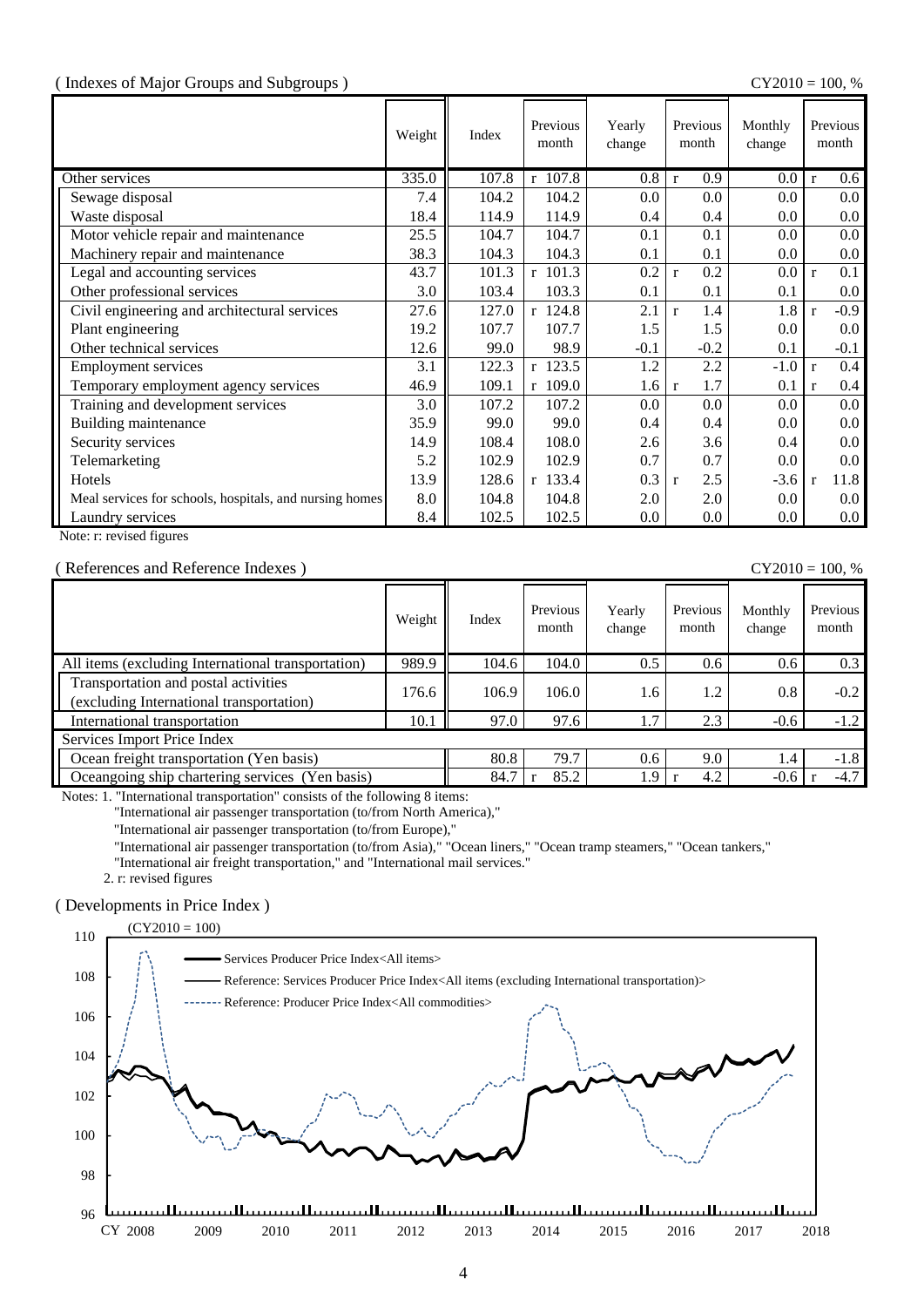# Indexes of Major Groups and Subgroups (Time-Series Data)

|                                |                                |                  |                      |                  |                     |                  |                           | $CY2010 = 100, %$ |  |
|--------------------------------|--------------------------------|------------------|----------------------|------------------|---------------------|------------------|---------------------------|-------------------|--|
| Major group                    | Finance and insurance          |                  | Real estate services |                  |                     |                  | Transportation and postal |                   |  |
| Subgroup                       |                                |                  |                      |                  | Office space rental |                  | activities                |                   |  |
|                                |                                | Yearly<br>change |                      | Yearly<br>change |                     | Yearly<br>change |                           | Yearly<br>change  |  |
| Weight                         | 44.3                           |                  | 72.1                 |                  | 43.8                |                  | 186.7                     |                   |  |
| 2015<br><b>CY</b>              | 105.1                          | 1.1              | 96.3                 | 0.8              | 92.3                | 0.9              | 104.7                     | 0.8               |  |
| 2016                           | 104.8                          | $-0.3$           | 97.5                 | 1.2              | 93.8                | 1.6              | 103.8                     | $-0.9$            |  |
| 2017                           | 104.7                          | $-0.1$           | 99.0                 | 1.5              | 96.0                | 2.3              | 105.0                     | 1.2               |  |
| 2017/ Feb.                     | 104.9                          | $-0.1$           | 98.1                 | 1.4              | 95.4                | 2.5              | 104.2                     | 0.7               |  |
| Mar.                           | 105.0                          | 0.1              | 98.7                 | 1.9              | 95.6                | 3.0              | 104.7                     | 0.7               |  |
| Apr.                           | 104.5                          | $-0.2$           | 98.9                 | 2.0              | 95.8                | 2.8              | 104.3                     | $0.8\,$           |  |
| May                            | 104.7                          | 0.0              | 99.0                 | 1.4              | 96.0                | 2.5              | 104.7                     | 1.1               |  |
| June                           | 104.5                          | $-0.2$           | 98.8                 | 1.4              | 96.0                | 2.3              | 104.8                     | 1.4               |  |
| July                           | 104.6                          | 0.0              | 99.2                 | 1.4              | 96.2                | 2.2              | 105.2                     | 1.3               |  |
| Aug.                           | 104.6                          | 0.1              | 99.0                 | 1.4              | 96.0                | 2.2              | 105.7                     | 1.4               |  |
| Sep.                           | 104.5                          | $-0.1$           | 98.9                 | 1.3              | 96.2                | 2.0              | 105.0                     | 1.5               |  |
| Oct.                           | 104.6                          | 0.0              | 99.2                 | 1.4              | 96.3                | 2.1              | 105.5                     | 1.6               |  |
| Nov.                           | 104.7                          | $-0.1$           | 99.3                 | 1.6              | 96.3                | 1.9              | 105.6                     | 1.7               |  |
| Dec.                           | 104.7                          | $-0.2$           | 99.9                 | 1.4              | 96.8                | 1.8              | 106.2                     | 1.7               |  |
| 2018/Jan.                      | 104.6                          | $-0.3$           | 99.7                 | 1.3              | 96.8                | 1.7              | 105.8                     | 1.4               |  |
| Feb.                           | 104.5                          | $-0.4$           | 99.4                 | 1.3              | 97.0                | 1.7              | 105.6                     | 1.3               |  |
| Mar.                           | 104.5                          | $-0.5$           | 99.7                 | 1.0              | 96.9                | 1.4              | 106.3                     | 1.5               |  |
| Mar. (Contribution to change*) | $(-0.02, % )$                  |                  |                      | $(0.06\% )$      |                     | $(0.06\% )$      |                           | $(0.29\% )$       |  |
| Major group                    | Information and communications |                  |                      |                  |                     |                  | Leasing and rental        |                   |  |

| Subgroup                       |       |                  | Software development |                  | Other information services |                  |      |                  |
|--------------------------------|-------|------------------|----------------------|------------------|----------------------------|------------------|------|------------------|
|                                |       | Yearly<br>change |                      | Yearly<br>change |                            | Yearly<br>change |      | Yearly<br>change |
| Weight                         | 237.8 |                  | 79.8                 |                  | 70.5                       |                  | 60.7 |                  |
| CY<br>2015                     | 99.6  | 0.3              | 102.0                | 1.1              | 100.1                      | 0.0              | 97.5 | 1.5              |
| 2016                           | 100.0 | 0.4              | 103.6                | 1.6              | 99.7                       | $-0.4$           | 95.2 | $-2.4$           |
| 2017                           | 100.2 | 0.2              | 104.7                | 1.1              | 99.7                       | 0.0              | 94.9 | $-0.3$           |
| 2017/ Feb.                     | 100.1 | 0.5              | 104.2                | 1.6              | 99.7                       | 0.0              | 95.0 | $-1.5$           |
| Mar.                           | 100.4 | 0.6              | 104.8                | 1.7              | 99.7                       | 0.0              | 95.1 | $-0.8$           |
| Apr.                           | 100.4 | 0.6              | 105.5                | 2.0              | 99.7                       | 0.1              | 95.0 | $-0.7$           |
| May                            | 100.2 | 0.3              | 105.1                | 1.4              | 99.7                       | 0.0              | 95.3 | 0.0              |
| June                           | 100.0 | 0.1              | 104.5                | 1.0              | 99.7                       | 0.0              | 94.6 | $-0.5$           |
| July                           | 100.1 | 0.0              | 104.8                | 1.1              | 99.5                       | $-0.2$           | 94.7 | $-0.2$           |
| Aug.                           | 100.0 | $-0.1$           | 104.7                | 0.8              | 99.5                       | $-0.2$           | 94.7 | 0.0              |
| Sep.                           | 100.1 | 0.0              | 104.8                | 0.7              | 99.6                       | $-0.1$           | 94.9 | 0.6              |
| Oct.                           | 100.1 | $-0.2$           | 104.6                | 0.8              | 99.6                       | $-0.1$           | 94.6 | 0.5              |
| Nov.                           | 100.3 | $-0.1$           | 104.8                | 0.6              | 99.7                       | 0.0              | 95.1 | 0.7              |
| Dec.                           | 100.3 | 0.0              | 104.7                | 0.7              | 99.7                       | 0.0              | 94.9 | $-0.2$           |
| 2018/ Jan.                     | 100.1 | 0.0              | 104.7                | 0.6              | 99.7                       | 0.0              | 94.8 | $-0.5$           |
| Feb.                           | 100.2 | 0.1              | 105.2                | 1.0              | 99.7                       | 0.0              | 95.0 | 0.0              |
| Mar.                           | 100.1 | $-0.3$           | 105.0                | 0.2              | 99.7                       | 0.0              | 94.6 | $-0.5$           |
| Mar. (Contribution to change*) |       | $(-0.06, % )$    |                      | (0.01, % )       |                            | $(0.00\% )$      |      | $(-0.03\% )$     |

| Major group                    | Advertising services |        |                        |               | Other services |            |                      |            |  |
|--------------------------------|----------------------|--------|------------------------|---------------|----------------|------------|----------------------|------------|--|
| Subgroup                       |                      |        | Television advertising |               |                |            | Temporary employment |            |  |
|                                |                      |        |                        |               |                |            | agency services      |            |  |
|                                |                      | Yearly |                        | Yearly        |                | Yearly     |                      | Yearly     |  |
|                                |                      | change |                        | change        |                | change     |                      | change     |  |
| Weight                         | 63.4                 |        | 20.2                   |               | 335.0          |            | 46.9                 |            |  |
| CY<br>2015                     | 105.7                | 0.7    | 113.1                  | 1.3           | 105.3          | 1.9        | 105.4                | 1.6        |  |
| 2016                           | 107.0                | 1.2    | 116.3                  | 2.8           | 106.2          | 0.9        | 106.2                | 0.8        |  |
| 2017                           | 107.1                | 0.1    | 115.9                  | $-0.3$        | 107.4          | 1.1        | 107.9                | 1.6        |  |
| 2017/ Feb.                     | 106.9                | 3.0    | 113.6                  | 5.3           | 106.8          | 1.0        | 107.2                | 1.4        |  |
| Mar.                           | 114.4                | 2.8    | 132.8                  | 4.6           | 106.9          | 1.1        | 107.4                | 1.6        |  |
| Apr.                           | 108.4                | 0.7    | 121.2                  | 0.9           | 107.3          | 1.0        | 107.3                | 1.1        |  |
| May                            | 106.3                | $-0.7$ | 116.5                  | $-0.5$        | 107.4          | 1.1        | 107.6                | 1.5        |  |
| June                           | 106.7                | $-0.4$ | 116.1                  | $-0.3$        | 107.4          | 1.1        | 107.9                | 1.5        |  |
| July                           | 106.1                | $-2.8$ | 110.7                  | $-6.0$        | 107.7          | 1.0        | 108.1                | 2.0        |  |
| Aug.                           | 101.1                | $-0.8$ | 101.8                  | $-1.3$        | 107.9          | 1.1        | 108.1                | 1.8        |  |
| Sep.                           | 106.4                | 1.0    | 113.0                  | 0.4           | 107.6          | 1.1        | 108.4                | 1.9        |  |
| Oct.                           | 107.5                | $-1.0$ | 115.9                  | $-2.6$        | 107.7          | 1.0        | 108.6                | 2.2        |  |
| Nov.                           | 108.8                | $-1.3$ | 121.1                  | $-2.8$        | 107.7          | 1.1        | 108.6                | 1.9        |  |
| Dec.                           | 109.6                | 0.8    | 121.6                  | $-0.9$        | 107.7          | 1.0        | 108.7                | 1.7        |  |
| 2018/ Jan.                     | 104.9                | 1.4    | 107.5                  | 0.7           | 107.2          | 0.9        | 108.6                | 1.8        |  |
| Feb.                           | 106.5                | $-0.4$ | 113.4                  | $-0.2$        | 107.8          | 0.9        | 109.0                | 1.7        |  |
| Mar.                           | 113.1                | $-1.1$ | 127.3                  | $-4.1$        | 107.8          | 0.8        | 109.1                | 1.6        |  |
| Mar. (Contribution to change*) | $(-0.08, 96)$        |        |                        | $(-0.11, 96)$ |                | (0.28, % ) |                      | (0.08, 96) |  |

\* Contribution to yearly change in All items

The next monthly report will be released on Monday, May 28, 2018.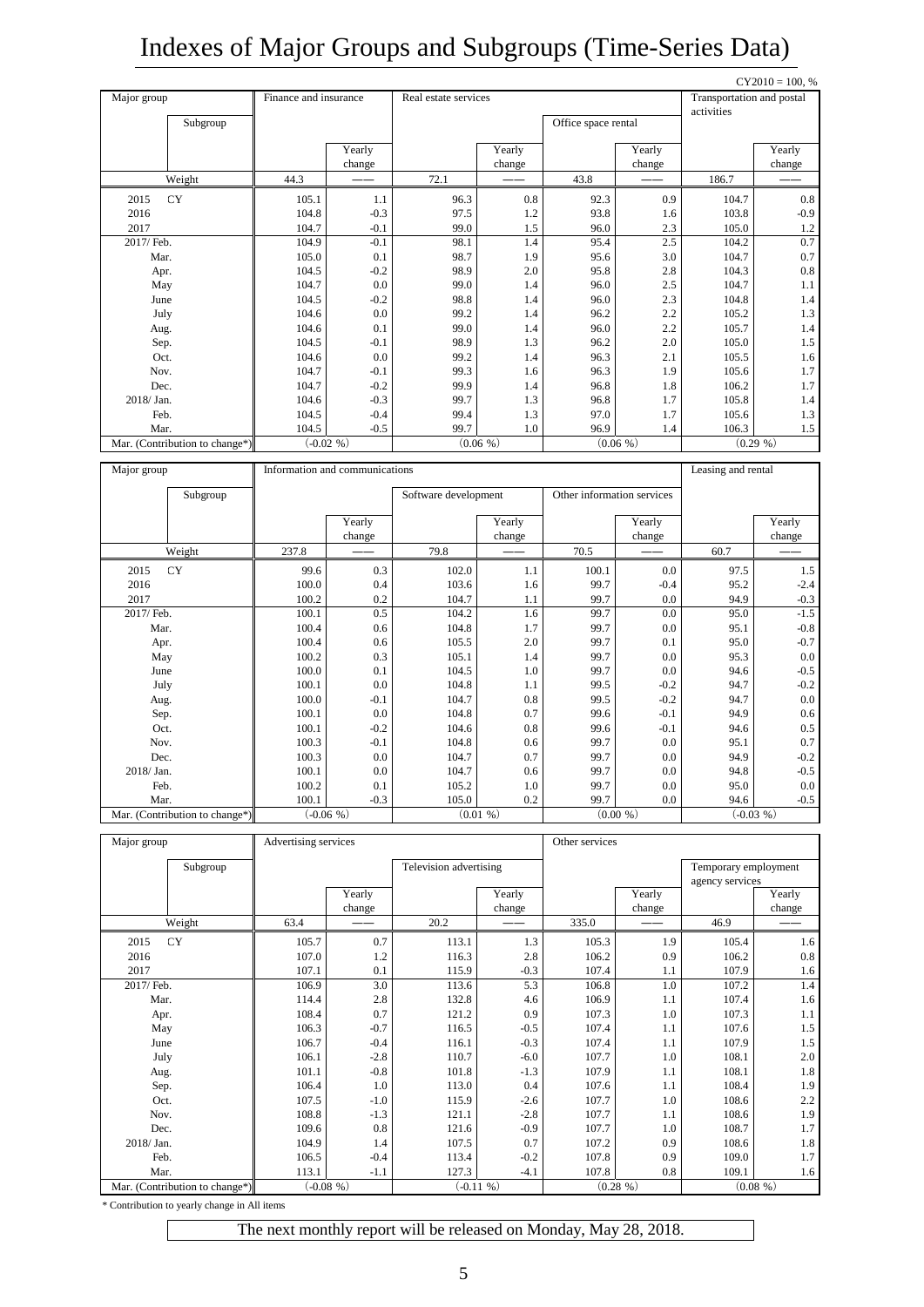## Appendix

### Services Producer Price Index ( Preliminary Figures for FY2017 )

( Indexes of Major Groups and Subgroups ) CY2010 = 100, %

|                                                     | Weight  | Index | Yearly change | Yearly change<br>for FY2016 |
|-----------------------------------------------------|---------|-------|---------------|-----------------------------|
| All items                                           | 1.000.0 | 103.9 | 0.7           | 0.4                         |
| Finance and insurance                               | 44.3    | 104.6 | $-0.1$        | $-0.4$                      |
| Financial services                                  | 33.0    | 104.1 | 0.1           | $-0.2$                      |
| Property and casualty insurance services            | 11.3    | 106.0 | $-0.9$        | $-0.7$                      |
| Real estate services                                | 72.1    | 99.3  | 1.4           | 1.5                         |
| Office space rental                                 | 43.8    | 96.4  | 2.1           | 2.1                         |
| Other space rental                                  | 28.3    | 103.7 | 0.5           | 0.5                         |
| Transportation and postal activities                | 186.7   | 105.4 | 1.4           | $-0.6$                      |
| Railroad passenger transportation                   | 19.9    | 102.9 | 0.0           | $0.0\,$                     |
| Road passenger transportation                       | 10.6    | 108.7 | 1.1           | 0.7                         |
| Water passenger transportation                      | 0.4     | 99.0  | 0.7           | $-2.1$                      |
| International air passenger transportation          | 1.8     | 99.9  | 3.3           | 1.6                         |
| Domestic air passenger transportation               | 5.9     | 108.1 | 0.8           | $-1.6$                      |
| Railroad freight transportation                     | 0.9     | 103.5 | 0.1           | $-0.2$                      |
| Road freight transportation                         | 76.2    | 107.3 | 1.0           | $0.2\,$                     |
| Ocean freight transportation                        | 6.7     | 94.0  | 8.7           | $-14.0$                     |
| Coastal and inland water freight transportation     | 5.3     | 103.5 | 3.9           | $-1.8$                      |
| Marine cargo handling                               | 8.6     | 98.2  | 0.0           | $0.0\,$                     |
| International air freight transportation            | 1.0     | 98.0  | 10.1          | $-19.2$                     |
| Domestic air freight transportation                 | 0.5     | 102.5 | 0.1           | 0.1                         |
| Warehousing and storage                             | 15.0    | 101.3 | 0.2           | $-0.3$                      |
| Packing for freight                                 | 8.0     | 100.5 | 0.0           | 0.1                         |
| Toll roads                                          | 10.3    | 115.1 | 1.6           | 0.4                         |
| Services relating to water transport                | 0.3     | 98.7  | 0.4           | $0.0\,$                     |
| Airport & air traffic control and services relating |         |       |               |                             |
| to air transport                                    | 4.5     | 102.9 | 0.1           | $0.0\,$                     |
| Postal activities                                   | 10.8    | 109.0 | 5.1           | 1.2                         |
| Information and communications                      | 237.8   | 100.2 | 0.1           | 0.4                         |
| Fixed telecommunications services                   | 33.3    | 101.7 | 0.0           | 0.1                         |
| Mobile telecommunications services                  | 17.9    | 82.9  | $-1.2$        | $-2.8$                      |
| Access charges                                      | 6.0     | 73.8  | 1.2           | $-3.6$                      |
| Broadcasting services                               | 3.3     | 100.0 | $0.0\,$       | $0.0\,$                     |
| Software development                                | 79.8    | 104.9 | 1.0           | 1.6                         |
| Other information services                          | 70.5    | 99.7  | 0.0           | $-0.2$                      |
| Internet based services                             | 9.2     | 97.7  | $-5.3$        | 3.5                         |
| Newspapers                                          | 4.9     | 104.0 | 0.3           | $0.0\,$                     |
| Publishing                                          | 12.9    | 106.5 | 0.1           | 0.9                         |
| Leasing and rental                                  | 60.7    | 94.9  | 0.0           | $-2.4$                      |
| Leasing                                             | 48.7    | 91.3  | $-0.2$        | $-3.0$                      |
| Rental                                              | 12.0    | 109.2 | 0.5           | $-0.4$                      |
| Advertising services                                | 63.4    | 107.1 | $-0.4$        | 1.6                         |
| Television advertising                              | 20.2    | 115.5 | $-1.5$        | 2.9                         |
| Newspaper advertising                               | 8.7     | 96.4  | $-0.7$        | $-0.2$                      |
| Magazine advertising                                | 3.9     | 88.2  | 0.8           | $-1.9$                      |
| Leaflet advertising                                 | 7.2     | 103.1 | 0.0           | $0.0\,$                     |
| Internet advertising                                | 6.8     | 116.3 | 0.4           | 6.2                         |
| Other advertising services                          | 16.6    | 105.0 | $0.5\,$       | 0.4                         |

( Continued on the following page )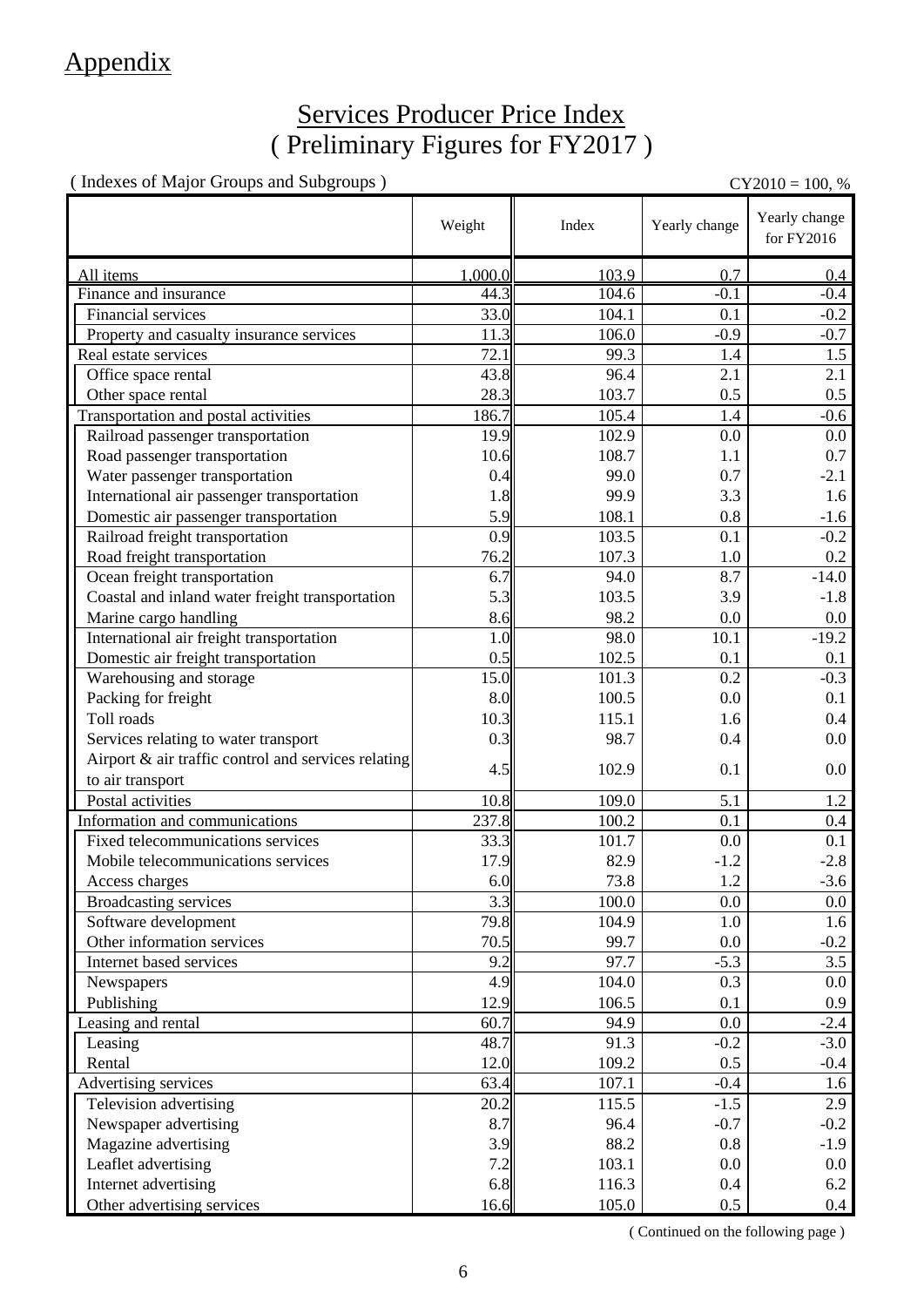### ( Indexes of Major Groups and Subgroups ) CY2010 = 100, %

|                                                         | Weight | Index | Yearly change | Yearly change<br>for FY2016 |
|---------------------------------------------------------|--------|-------|---------------|-----------------------------|
| Other services                                          | 335.0  | 107.6 | 1.0           | 0.9                         |
| Sewage disposal                                         | 7.4    | 104.2 | 0.0           | $0.0\,$                     |
| Waste disposal                                          | 18.4   | 114.7 | 0.3           | 1.5                         |
| Motor vehicle repair and maintenance                    | 25.5   | 104.7 | 0.1           | 0.4                         |
| Machinery repair and maintenance                        | 38.3   | 104.3 | 0.3           | 0.3                         |
| Legal and accounting services                           | 43.7   | 101.2 | 0.1           | $-0.5$                      |
| Other professional services                             | 3.0    | 103.6 | 0.5           | 1.8                         |
| Civil engineering and architectural services            | 27.6   | 125.7 | 3.9           | 3.5                         |
| Plant engineering                                       | 19.2   | 107.4 | 1.2           | $-0.4$                      |
| Other technical services                                | 12.6   | 99.0  | $-0.1$        | $-0.1$                      |
| <b>Employment services</b>                              | 3.1    | 122.0 | 2.6           | 1.4                         |
| Temporary employment agency services                    | 46.9   | 108.3 | 1.7           | 0.9                         |
| Training and development services                       | 3.0    | 107.2 | 0.0           | 0.3                         |
| Building maintenance                                    | 35.9   | 99.0  | 0.4           | $-0.4$                      |
| Security services                                       | 14.9   | 107.4 | 3.4           | 3.0                         |
| Telemarketing                                           | 5.2    | 102.8 | 0.6           | 1.2                         |
| Hotels                                                  | 13.9   | 131.4 | 0.7           | 4.7                         |
| Meal services for schools, hospitals, and nursing homes | 8.0    | 104.7 | 1.9           | 0.2                         |
| Laundry services                                        | 8.4    | 102.5 | 0.0           | 0.3                         |

( References and Reference Indexes ) CY2010 = 100, %

|                                                                                  | Weight | Index | Yearly change | Yearly change<br>for FY2016 |
|----------------------------------------------------------------------------------|--------|-------|---------------|-----------------------------|
| All items (excluding International transportation)                               | 989.9  | 104.0 | 0.7           | 0.5                         |
| Transportation and postal activities<br>(excluding International transportation) | 176.6  | 105.9 | 1.0           | 0.1                         |
| International transportation                                                     | 10.1   | 96.1  | 7.3           | $-10.9$                     |
| Services Import Price Index                                                      |        |       |               |                             |
| Ocean freight transportation (Yen basis)                                         | 80.6   | 19.6  | $-21.1$       |                             |
| Oceangoing ship chartering services (Yen basis)                                  |        | 88.1  | 11.5          | $-13.5$                     |

Note: "International transportation" consists of the following 8 items:

"International air passenger transportation (to/from North America),"

"International air passenger transportation (to/from Europe),"

"International air passenger transportation (to/from Asia)," "Ocean liners," "Ocean tramp steamers," "Ocean tankers,"

"International air freight transportation," and "International mail services."